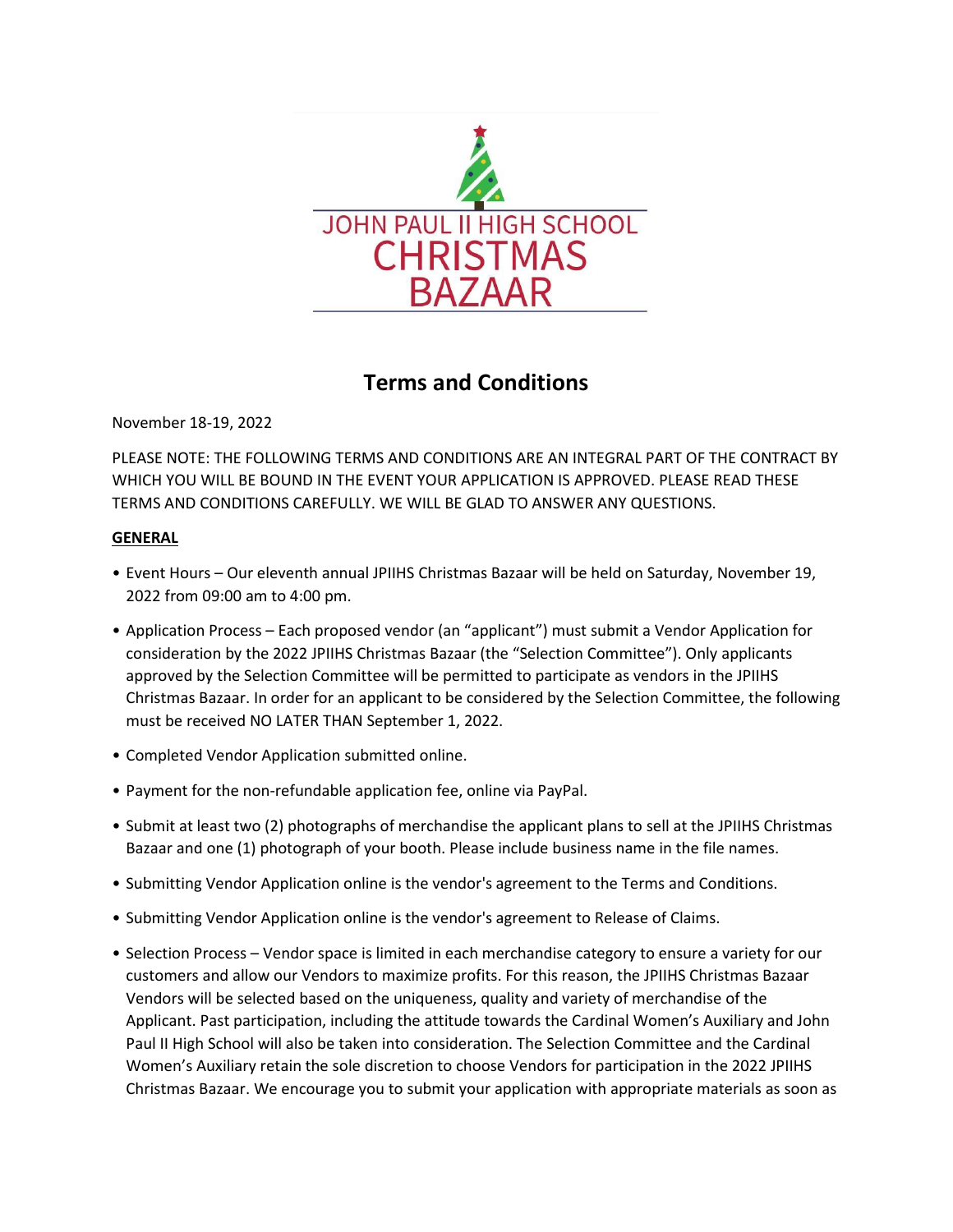possible, as the date of receipt could be a factor in your selection. If selected, you will receive an email with a link to submit full payment. Please note, due to rules in place by the Diocese of Dallas, at the time of the application process, we will be limited to the number of booths.

- Multi Level Marketing (MLM) If selected, only one MLM marketer per company such as Scentsy, Stella & Dot etc., will be accepted. These applicants will be competing with all other non-MLM applicant vendors.
- Wait List A wait list will be established for applicants not selected. If an applicant chooses to be placed on the waitlist, the applicant may be selected as a vendor at the discretion of the Selection Committee if space becomes available prior to the 2022 Christmas Bazaar.
- Notification Date Those applicants selected by the Selection Committee will be notified of their acceptance on a rolling basis, with a notification date no later than September 1, 2022. Our applications will be submitted and accepted on a rolling basis after the early bird sign up. Acceptance as a vendor in the JPIIHS Christmas Bazaar, will be made via email unless otherwise notified. A final payment link will be included.
- Fees A non-refundable application fee is due at the time of submission of the Vendor Application online via PayPal. Please note that if you are selected, the booth fee and any additional fees will be due as your final payment.

## **JPIIHS CHRISTMAS BAZAAR SPECIFICS**

- Check-In Vendors must check-in before setting up their booth display on Friday, November 18th, from 6 pm – 9 pm. Check-In will be in the front parking lot (off of Plano Parkway), where the vendors will receive vendor information and set-up instructions. Please note there will be NO Student help. Vendors must provide their own carts for loading and unloading. Once you've unloaded your vehicle, please move it to the parking lot to give others the opportunity to unload. Exhibitors must vacate the building by 9:00 pm on Friday and by 6:00 pm on Saturday. Vendors may not enter the building before 7:00 am on Saturday. Please take these time frames into consideration when planning to set up.
- Booth Size Booth sizes are approximately 10'x 10' and are offered as singles or doubles. Vendors cannot share their booth space or display merchandise from any businesses not included in the Vendor Application without prior approval by the 2022 JPIIHS Christmas Bazaar Committee. Please inquire about shared booth spaces at bazaar@johnpauliihs.org. Failure to comply may result in the dismissal of both vendors.
- Equipment Vendors are provided one chair for each booth. Vendors must bring their own tables, additional chairs, display items, etc. needed for their booth display. Equipment will not be available for rent. No decal, stickers, or permanent type of tape of any kind may be placed on any part of the school building or school property. Electrical outlets will only be available for an additional fee to vendors who have requested them on their Vendor Application. Be aware there are a limited number of available electrical outlets and only available in certain locations due to the construction of the building. The acceptance selection email will confirm your electricity request.
- Sales All proceeds of a vendor's sales shall be retained by the vendor. Each vendor is responsible for collection and remittance of all taxes relating to its sales and for indemnification of and holding the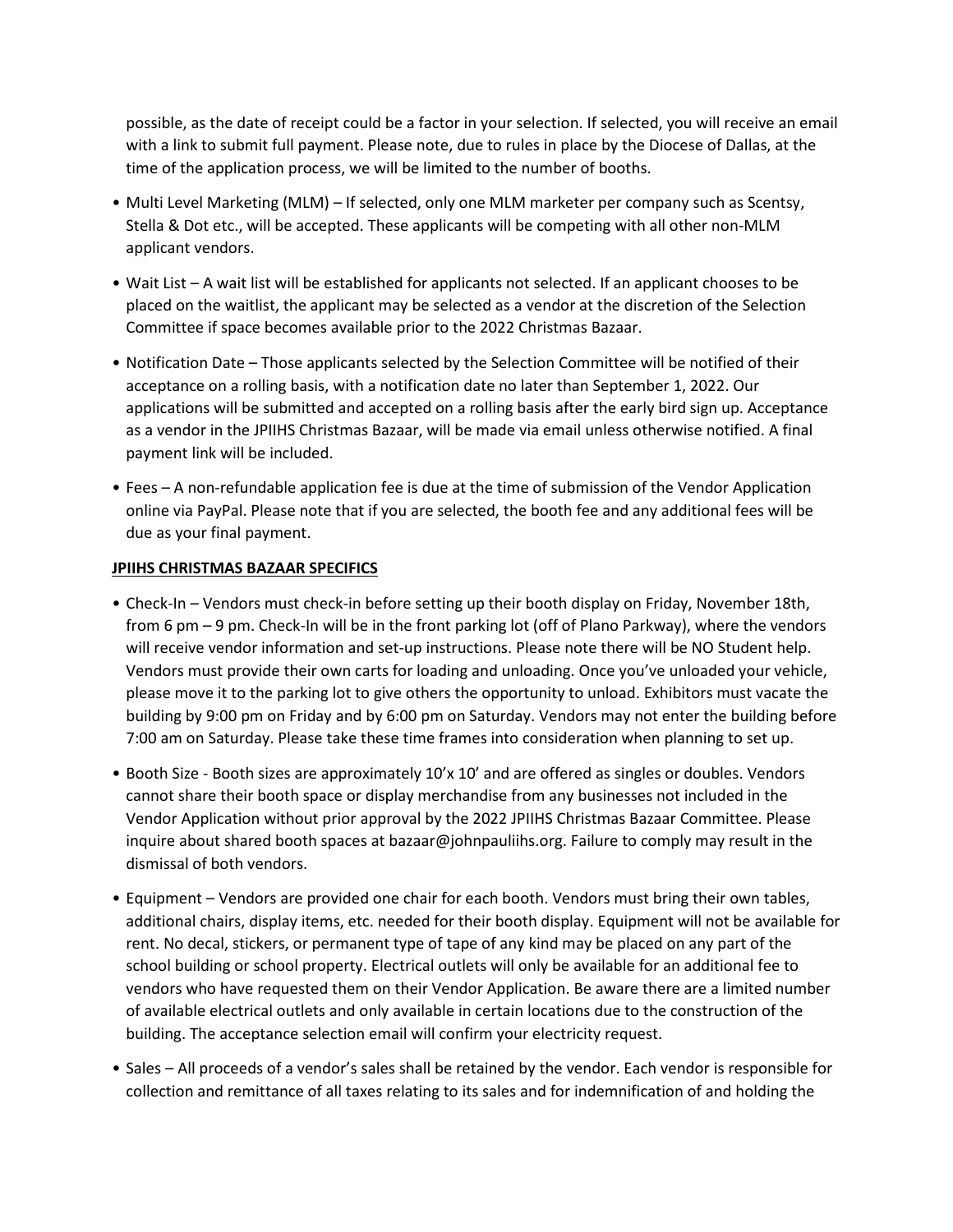Cardinal Women's Auxiliary and the 2022 JPIIHS Christmas Bazaar harmless from any failure by the vendor to collect and remit such taxes in accordance with applicable law.

- Vendor Health Permits Vendors selling a food or drink product of any kind are responsible for knowing and abiding by the policies set forth by the City of Plano, Texas, Environmental Health Department. Vendors will be required to display a current Health Permit issued by the City of Plano. Please contact the Plano Health Department, 1520 Avenue K, Suite 210, Plano Texas, 75074, visit http://www.plano.gov/566/Environmental-Health-Permits, or phone 972-941- 7143. Proof of applicable permit will be required prior to the event.
- Publicity The 2022 Bazaar Committee is placing a large focus on varied mediums of advertising. We will have a significant social media presence and can also provide you with a copy of our flyer, posts etc. so you can distribute it to your customers via social media or electronically.

## **VENDOR ACTIVITIES AND OPERATION**

- Conduct Each vendor shall operate its business during the 2022 JPIIHS Christmas Bazaar in a good and workmanlike manner, using best efforts to comply with applicable rules and regulations and the safety and welfare of the patrons, invitees, and guests of the Cardinal Women's Auxiliary. Vendors must be set up and prepared to receive customers by 9:00 am on Saturday, November 20th.
- Responsibility Each vendor is responsible for delivery, assembly, maintenance, booth coverage, disassembly and removal of all its property including without limitation: booth set-up, booth teardown, and booth clean-up. Each vendor shall operate its business during ALL hours of the 2022 JPIIHS Christmas Bazaar unless given specific written permission by the Selection Committee. Each vendor must vacate the premises by 6:00 pm on Saturday, November 20th. By agreeing to the Terms and Conditions, you agree not to dismantle your booth and leave before 4 pm on Saturday, November 20th, and not to damage JPIIHS property or leave litter.
- Liability Each vendor agrees to hold John Paul II High School , the Cardinal Women's Auxiliary and its members and volunteers harmless from any and all liability to persons or property, including without limitation, all losses, damages, liability, fines, penalties, and expenses (including reasonable attorneys' fees) to the extent arising out or resulting from any theft, personal injury, property damage, infringement of any patent, copyright, trademark, or trade secret right, or other intellectual property right, private right, or any other propriety of personal interest, and related by circumstances to the Vendor's participation in the 2022 JPIIHS Christmas Bazaar.

#### **MISCELLANEOUS PROVISIONS**

- Neither vendor, on the one hand, nor the Cardinal Women's Auxiliary, 2022 JPIIHS Christmas Bazaar, John Paul II High School, or any one of them, on the other hand, shall constitute an agent, joint ventures or partner of the other.
- The agreement between the vendor and the Cardinal Women's Auxiliary shall be construed and governed by the laws of the State of Texas.